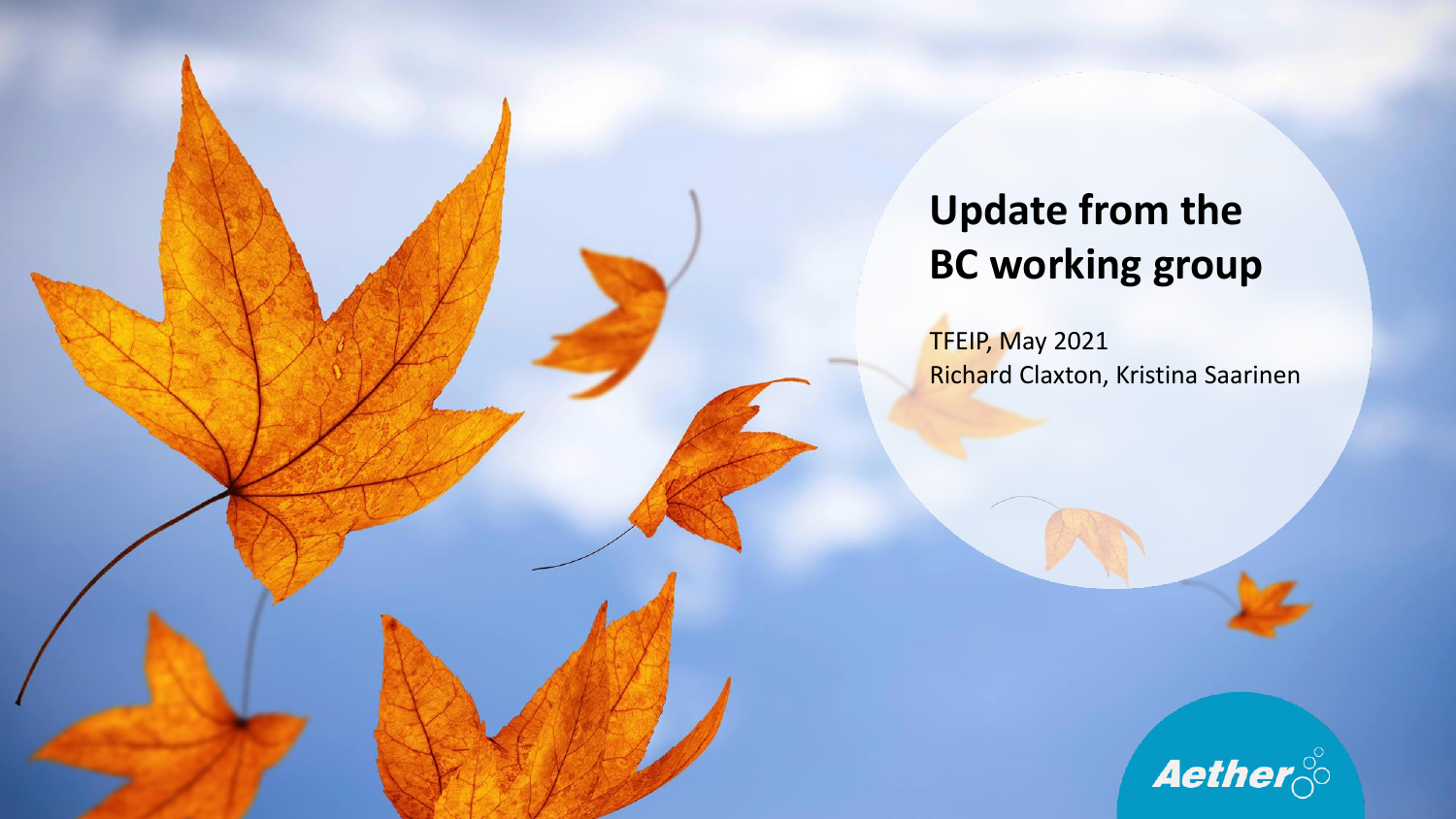• **Last year: assurance of existing guidebook EFs and documentation across key sectors**

- **Online space to collect BC information** (BC library) please contact us for access details
- **Input to the IPCC SLCF work**
	- Ensuring that EMEP/EEA factors are properly represented
	- Contributing to new research gathering
- Ensuring **harmony between BC guidance and updates on PM condensables**
- **T1 PM EFs and the BC fractions for combustion and industry** do not well correspond to real world emission levels. Better guidance on applicability of T1?

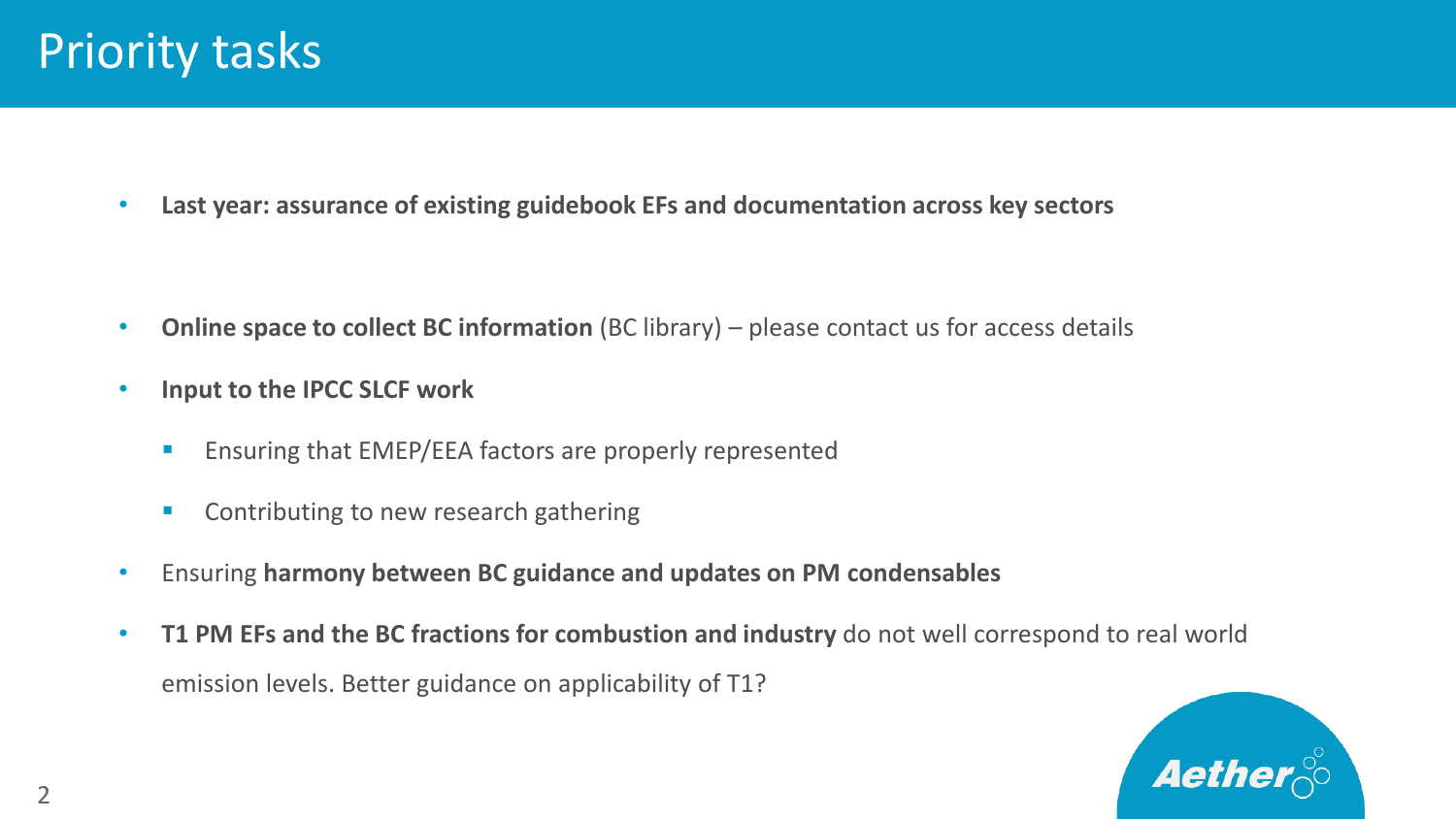## New information/projects/research areas

- IMO is currently working on standardizing BC methods, which helps to define BC and measurements
- Germany has a project on re-evaluating small combustion emissions and may include BC
- Regarding emissions from **forest fires and open biomass burning**, some campaigns have been carried out in the AMAP work that support current information on emission levels, but there is need for activity data.
- **Cold start transport emissions** from gasoline cars may be significant in below -10 °C conditions
- Information on navigation emissions in cold climate from Murmansk and Alaska are available
- Information on studies on atmospheric measurements in distant places in Russia can **help to identify importance of sources**
- **Other biomass combustion is a growing source** and there are no specific EFs in the GB. Other biomass than wood, e.g. agricultural residues are combusted in thermal and co-incineration plants